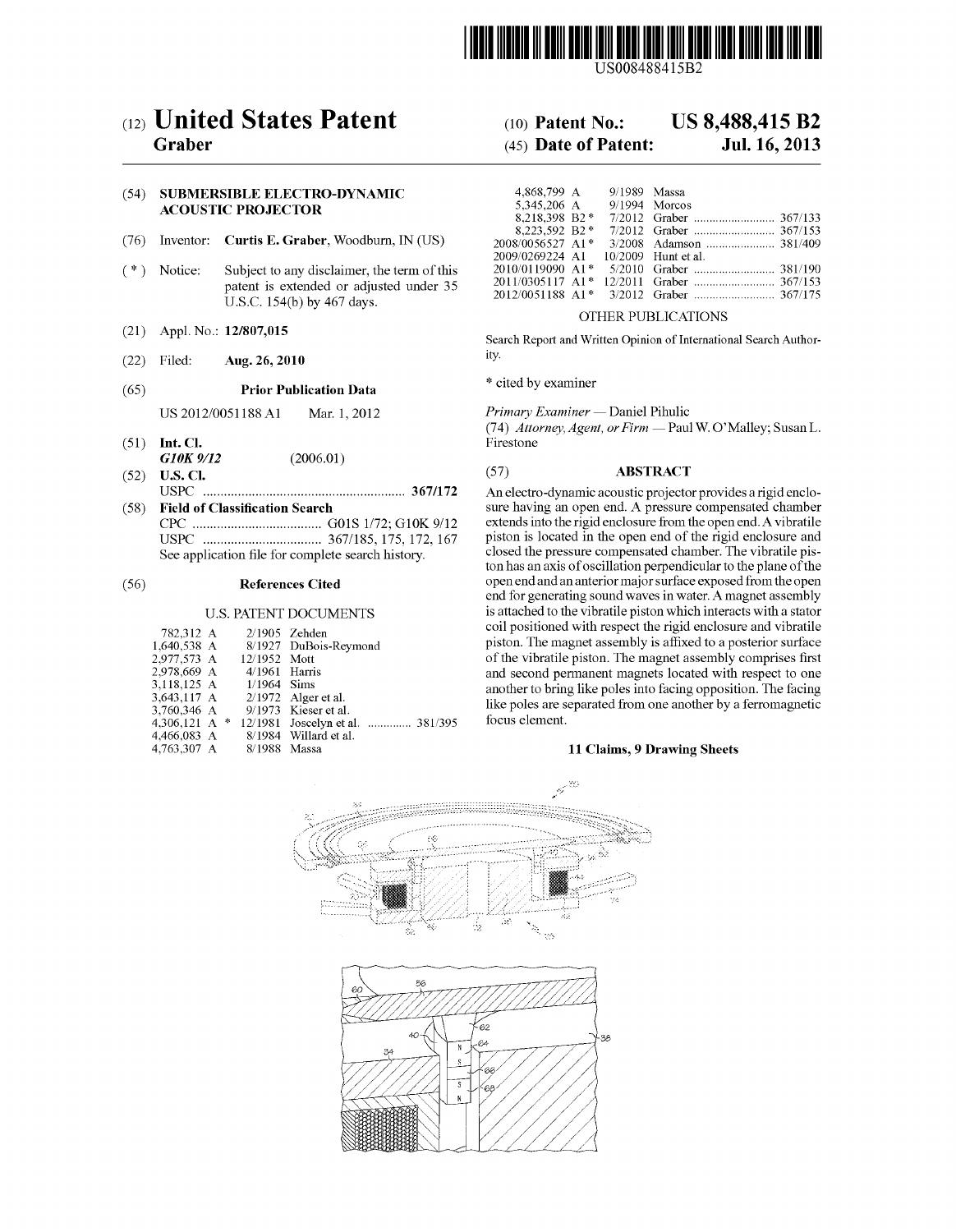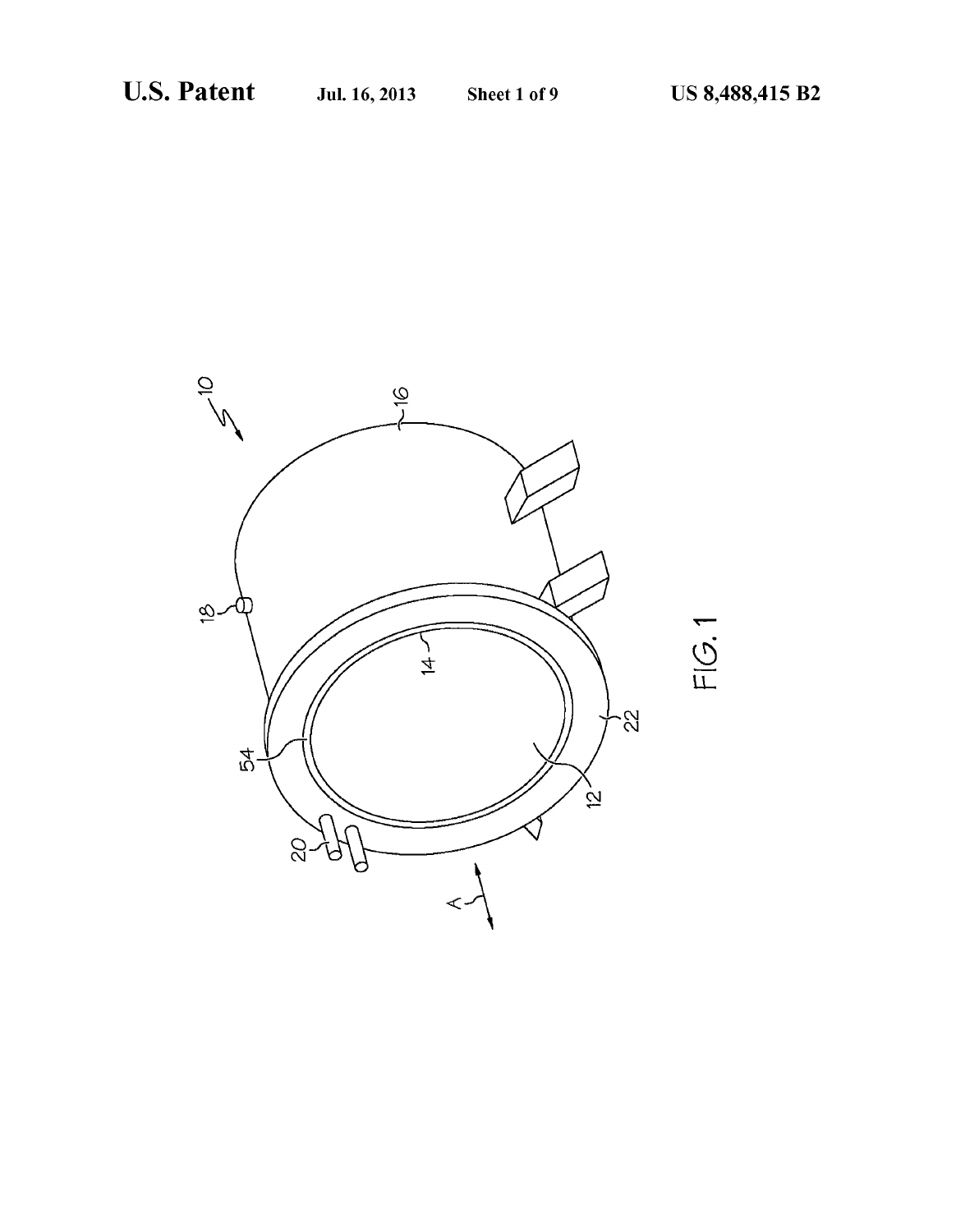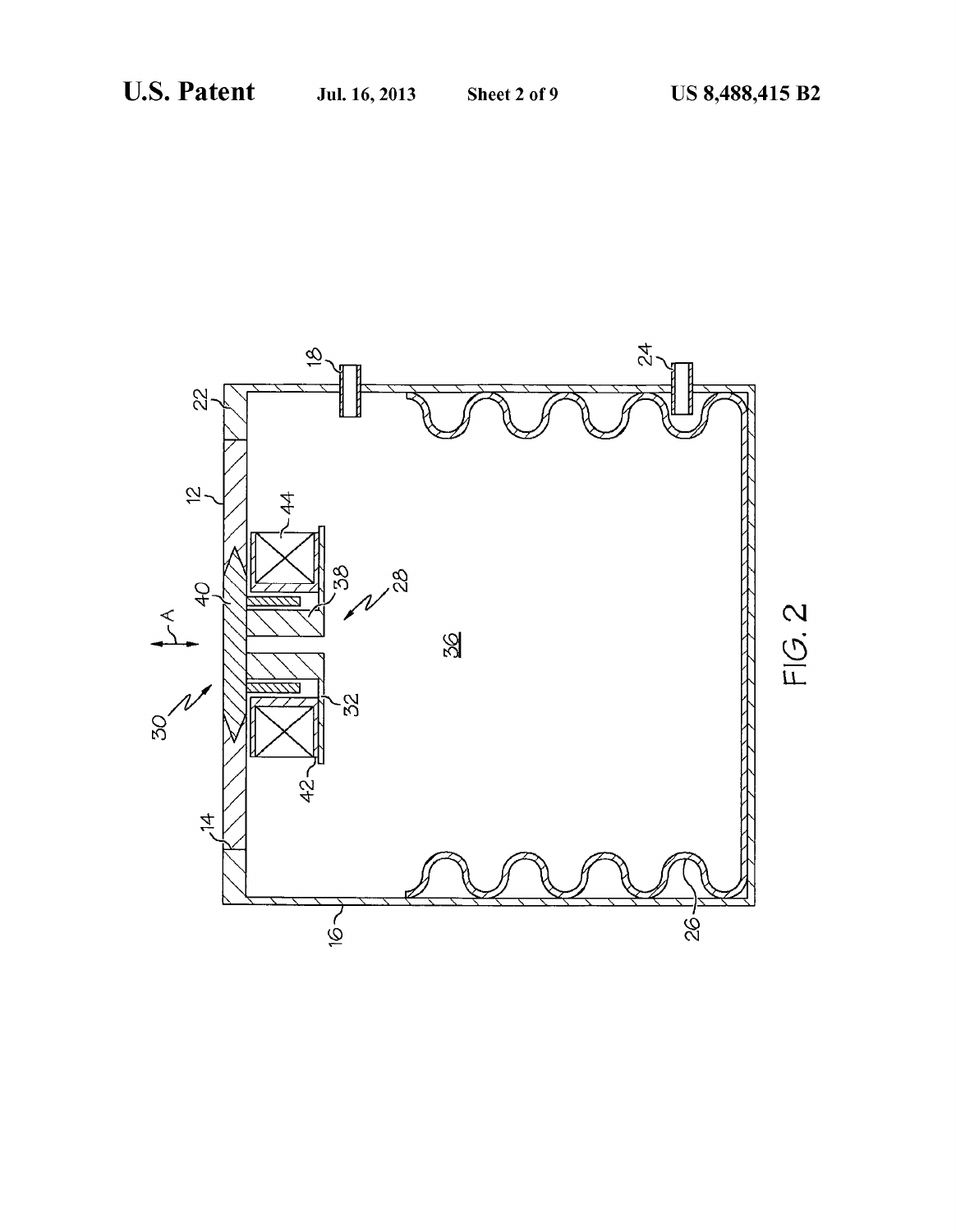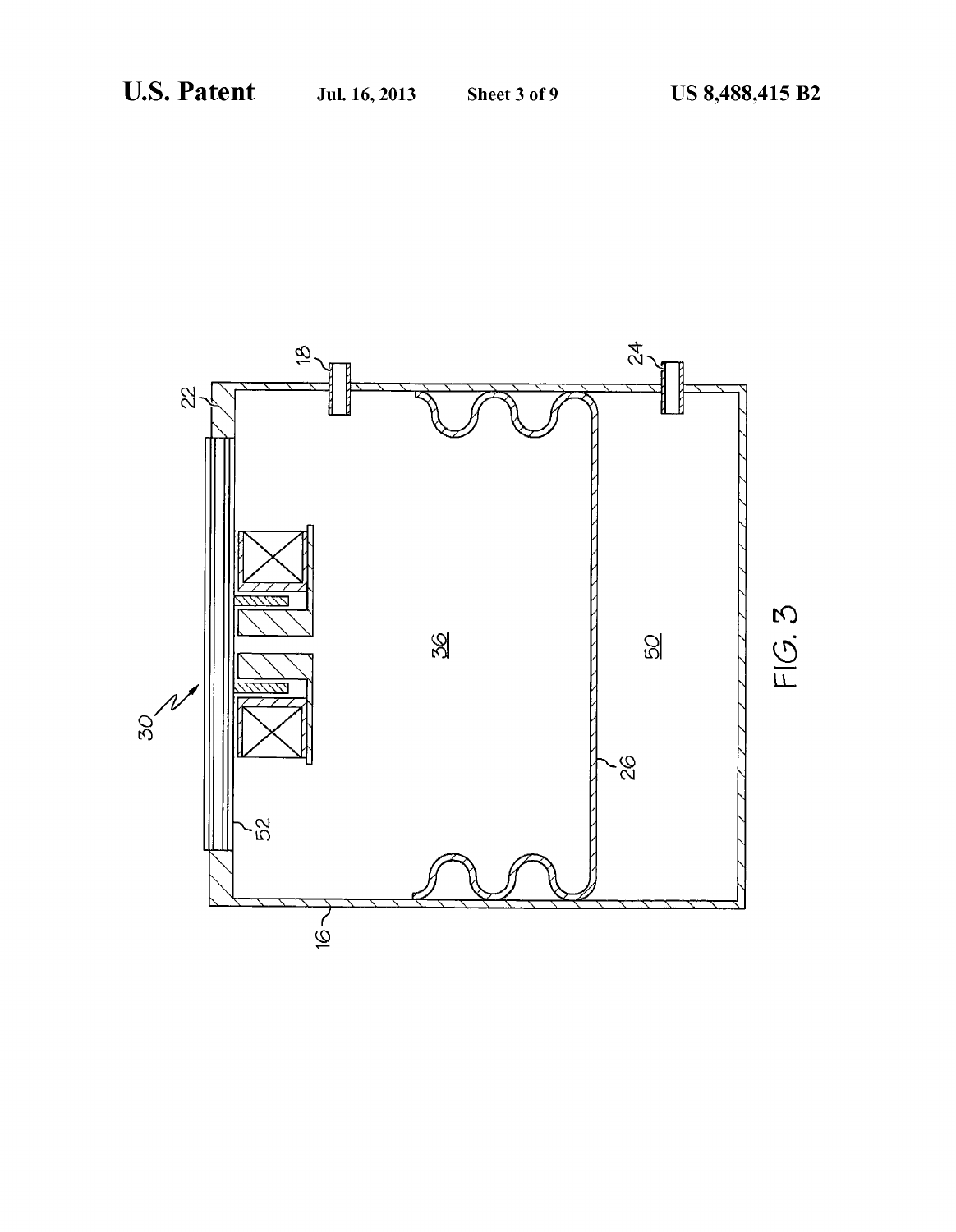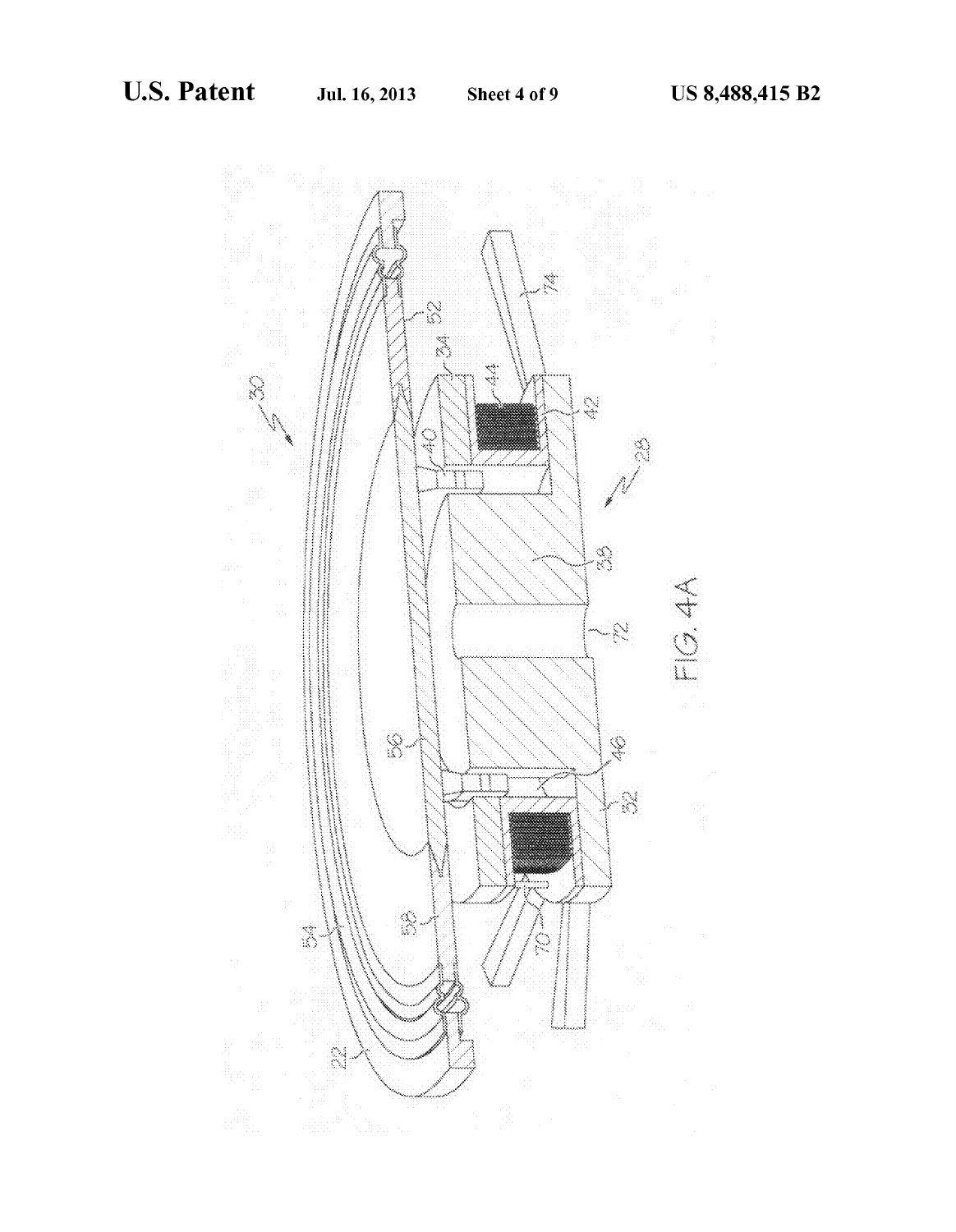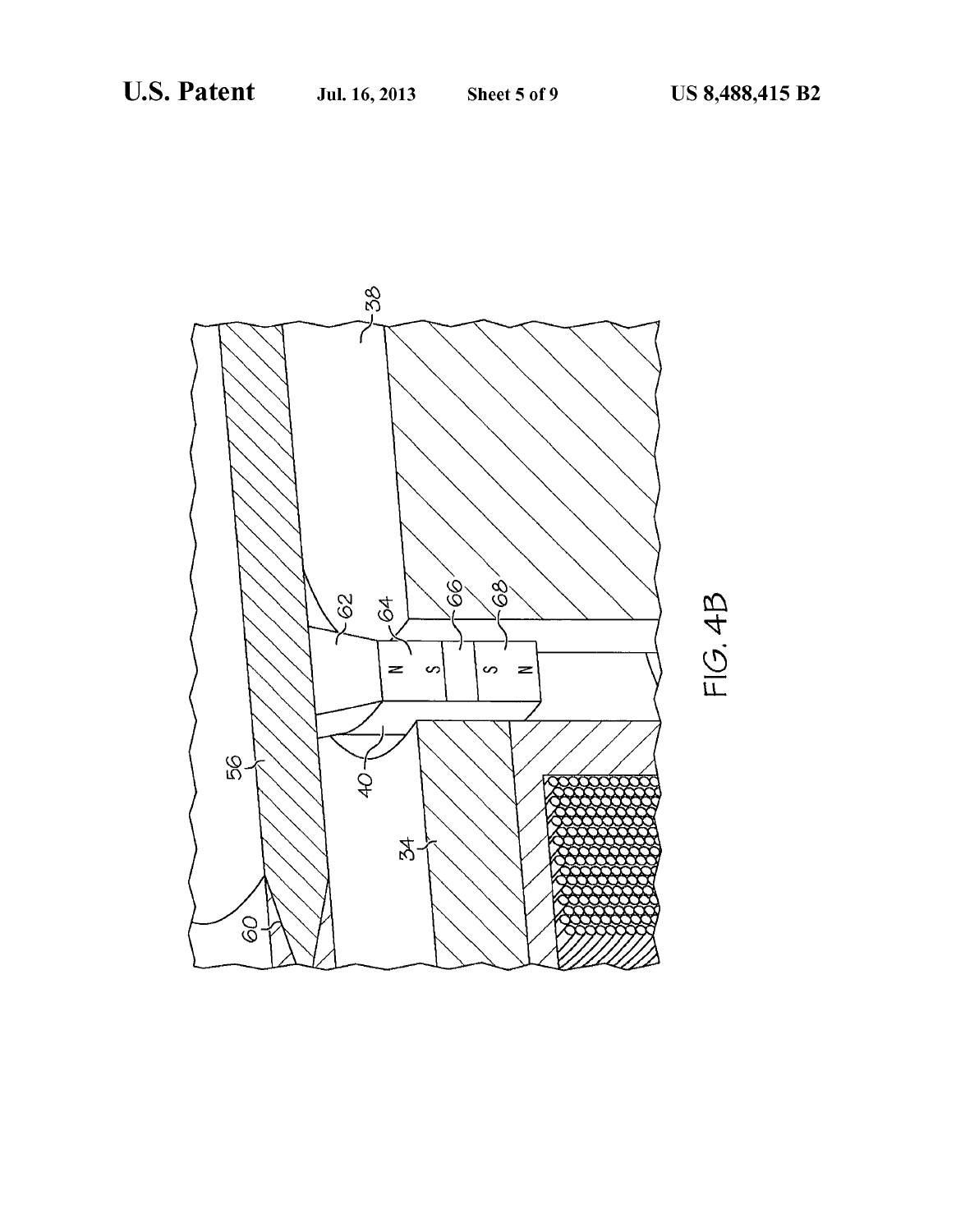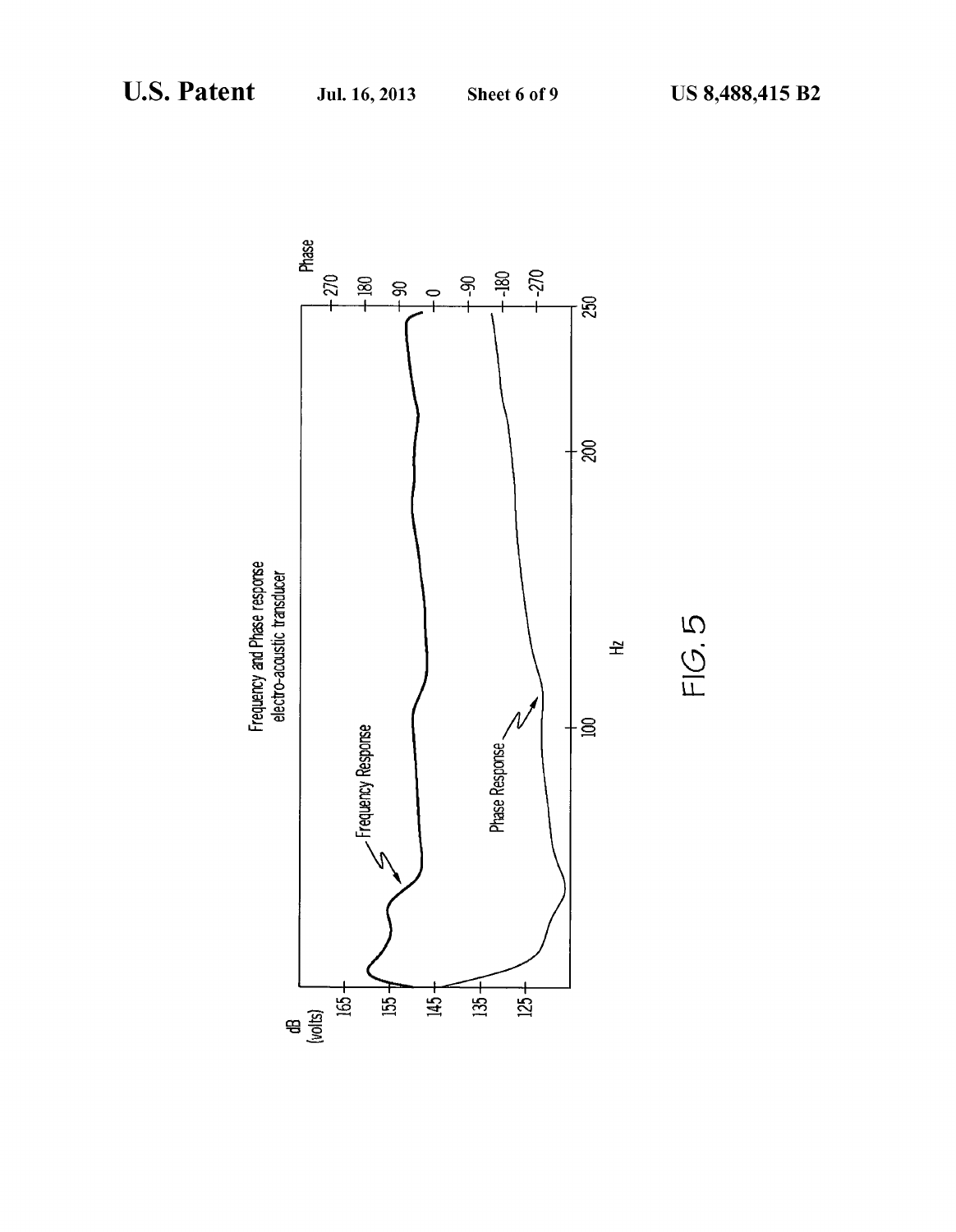

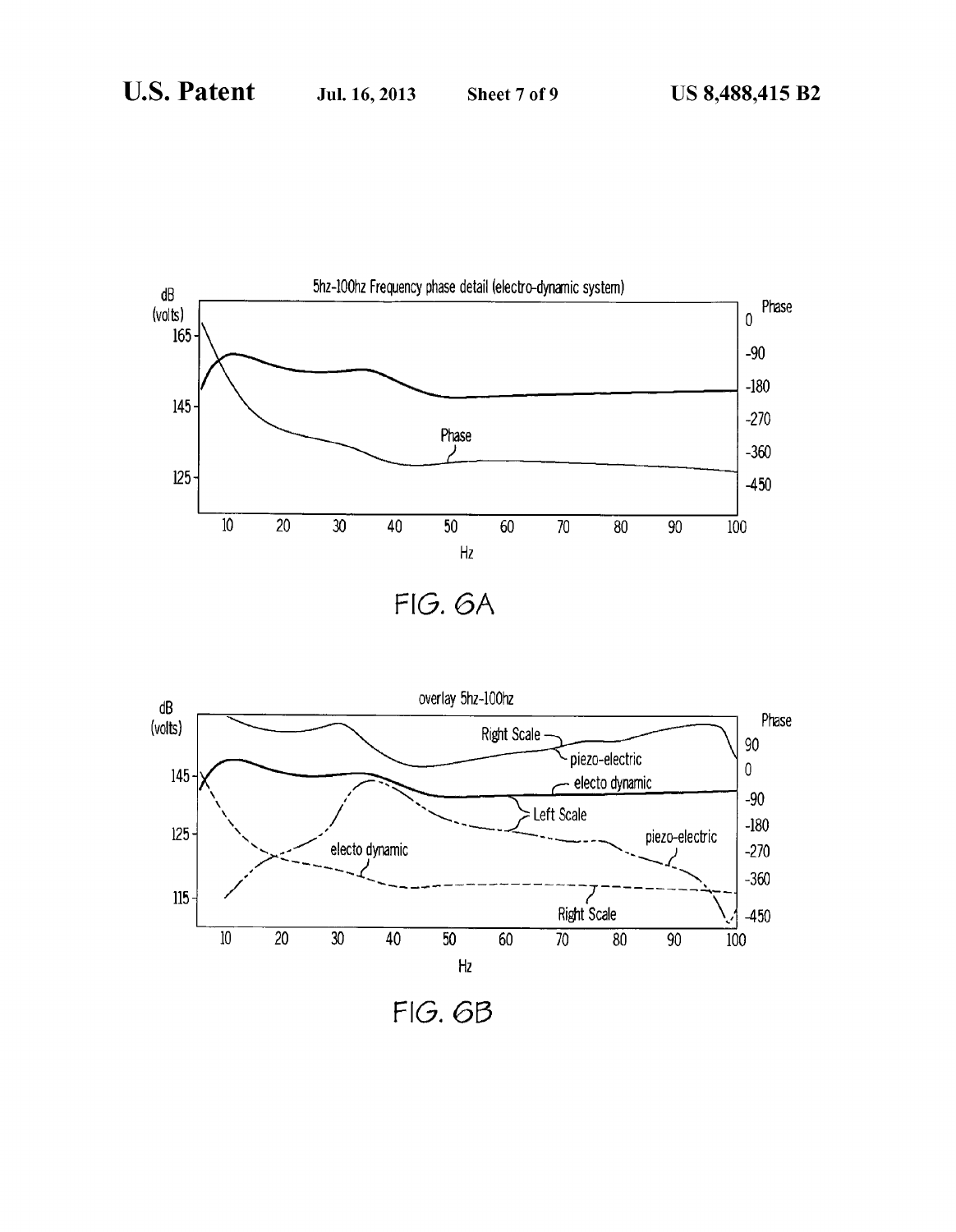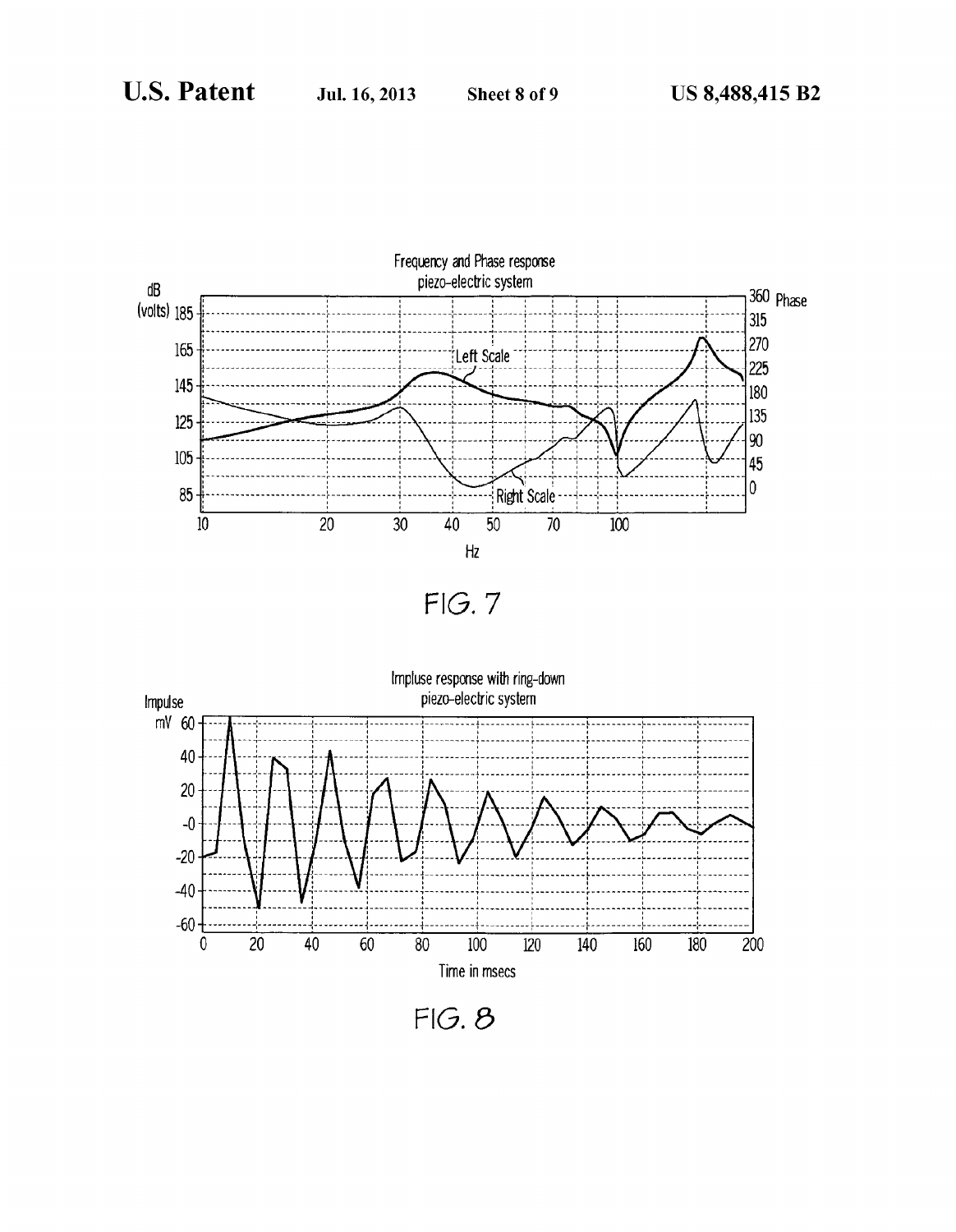

**FIG.10**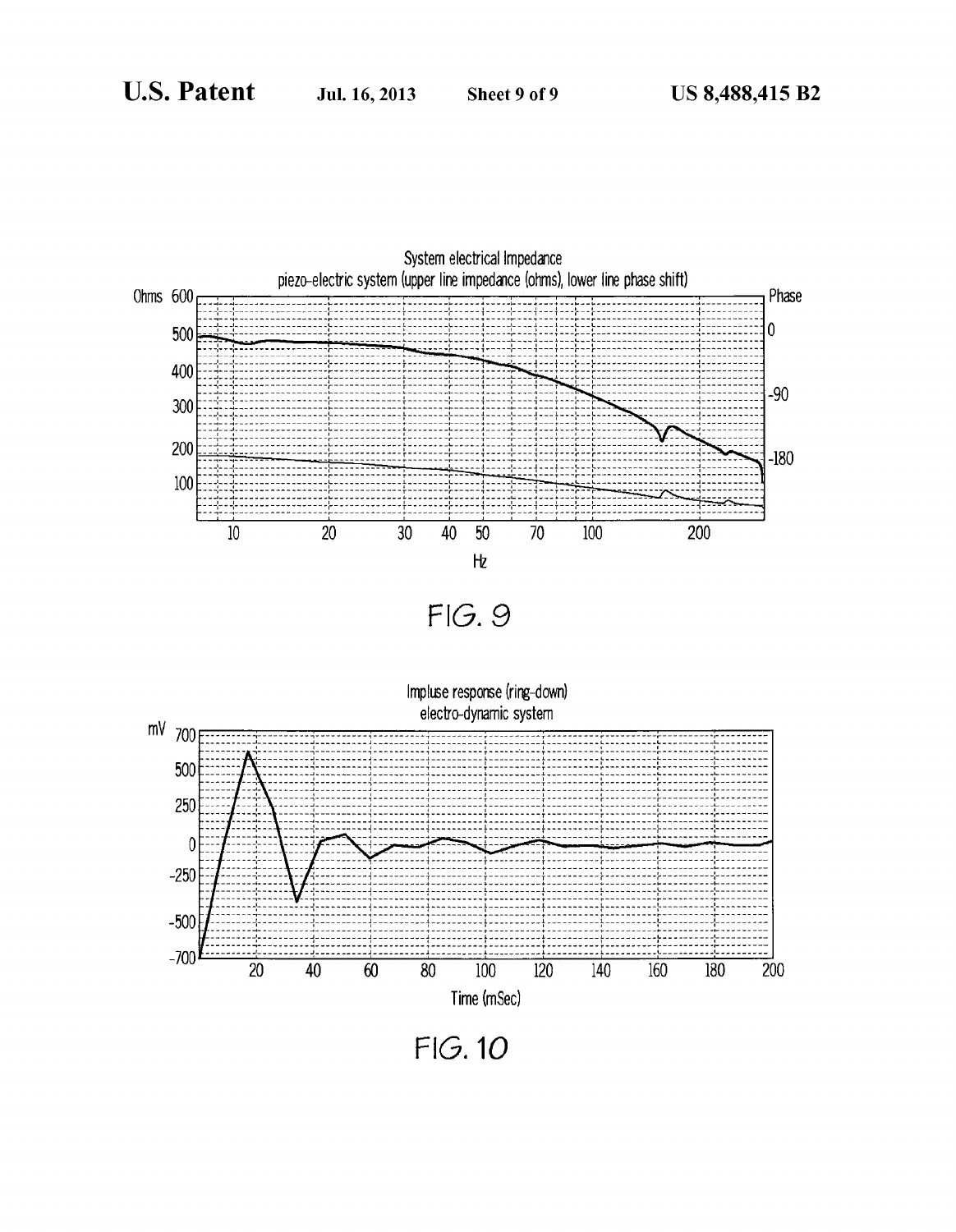10

15

30

65

# SUBMERSIBLE ELECTRO-DYNAMIC ACOUSTIC PROJECTOR

# BACKGROUND

# 1. Technical Field

The technical field relates generally to electroacoustic<br>transducers and more particularly to an electro-dynamic projector capable of absorbing high power inputs for generating substantial underwater acoustic energy over a broad frequency range at a varying depths.

2. Description of the Problem<br>The predominant types of electroacoustic projectors/transducers in contemporary use for generating sound for propagation through water are: piezoelectric; magnetostriction; hydraulic acoustic; and electro-dynamic. Piezoelectric trans ducers are particularly common due to their simplicity, elec trical efficiency and low distortion within their operative band width. However, piezoelectric devices are characterized by narrow resonance peaks, phase shift issues and poor damping of ring down. While the relatively high voltages and low 20 currents at which piezoelectric devices operate contribute to their high efficiency, high Voltage operation can be an issue in salt water environments due to the relatively high electrical conductivity of salt water.

Massa, in  $\cup$ .S. Pat. No. 4,763,307 taught underwater elec-  $_{25}$ tro-dynamic transducers based on moving coil and moving ironprincipals. These transducers were combined with a vari able pressure, gas filled back chamber for housing the trans ducer electrical circuit. The variable pressure back chamber balanced pressure in the back chamber, and behind the piston, with external ambient pressure. Pressure variation was achieved by providing a bladder which collapsed with increases in ambient pressure. The bladder communicated with the space behind the piston/diaphragm through a breather tube. This should prevent the bladder volume from functioning as a (variable frequency) tuned chamber for the <sup>35</sup><br>diaphragm.

Moving coil and moving iron devices operate at lower voltages than piezoelectric devices which reduces electrical issues with operating in a salt water environment. However, issues with operating in a salt water environment. However, low Voltage operation entails the use of high currents. High 40 current flow through the transducer Voice coil to produce a high acoustic power output results in the generation of substantial amounts of heat from resistive losses in the system's voice coil. Massa recognized a need to sink heat from the voice coil for the moving coil design and employed heat  $_{45}$ conducting metal strips between the piston mounted voice coil and the transducer piston to transfer heat to the exposed face of the piston.

Most contemporary electro-dynamic transducers for both air and water applications use a moving coil design. In a moving coil transducer a stationary permanent magnet is <sup>50</sup> positioned close to a speaker diaphragm. An electrical current carrying Voice coil is glued to the diaphragm. Upon applica tion of an alternating electric current to the coil the coil is attracted or repelled from the magnet with the changes in phase of the current. Since the diaphragm to which the coil is 55 attached can move acoustic waves may be induced in a trans mission medium, such as air or water, from diaphragm. Moving iron loudspeakers place an iron or a similar ferro-magnetic material on the speaker diaphragm and provide a stationary voice coil. Moving iron loudspeakers were com- 60 mon in the 1920's, but were gradually displaced for most applications in order to reduce diaphragm mass.

# **SUMMARY**

An electroacoustic transducer, usually employed as an underwater acoustic radiation projector, comprises a rigid enclosure having an open end. A vibratile piston/moving member is located on the rigid enclosure to define an axis of oscillation for the vibratile piston and to position the vibratile piston at the open end of the rigid enclosure to expose a major anterior surface of the vibritile piston to the environment. A major posterior side of the vibratile piston faces a pressure balanced gas filled cavity. The internal pressure of the cavity is typically compensated for changes in ambient pressure, usually by providing a compressible section which allows for changes in Volume of the cavity with changes in ambient pressure.

The vibratile piston provides the moving member for a linear reciprocating electric motor (linear actuator) which operates as an acoustic transducer. The vibratile piston Sup ports a magnet assembly which extends from the posterior major surface of the vibratile piston. The magnet assembly comprises at least first and second magnets which have their poles axially aligned on one another and with the axis of oscillation of the vibratile piston. The first and second mag nets are positioned with like poles in facing opposition. A ferromagnetic focusing piece is positioned between the fac ing like poles of the first and second magnets. The focusing piece is bonded to the first and second magnets.

The linear reciprocating electric motor includes a stator which supports a stator/voice coil. The magnet assembly is cylindrical and extends into a cylindrical gap or recess in a stator. A stator coil is supported by the stator adjacent to and just outside of the gap.

The vibratile piston includes a thermally conductive sec tion in communication with the variable interior volume of the watertight envelope and with the environment to function as a heat sink from the interior.

# BRIEF DESCRIPTION OF THE DRAWINGS

FIG. 1 is a perspective view of an underwater electro dynamic acoustic transducer.

FIG. 2 is a cross sectional view of the underwater electro dynamic acoustic transducertaken along the longitudinal axis side of the enclosure of Fig. 1.

FIG. 3 is a cross sectional view of the underwater electro dynamic acoustic transducer illustrating compression of internal pressure compensating mechanism.<br>FIGS. 4A and B are cutaway views of the vibratile piston/

moving member and stator assembly including a detail view of a magnet assembly forming part of the moving member.

FIGS. 5, 6A, 6B, 7, 8, 9 and 10 are graphs comparing operation of the present electro-dynamic acoustic transducer compared with a piezoelectric system.

### DETAILED DESCRIPTION

In the following detailed description, like reference numer als and characters may be used to designate identical, corre sponding, or similar components in differing drawing figures. Furthermore, example sizes/models/values/ranges may be given with respect to specific embodiments but are not to be considered generally limiting.

Referring to FIG. 1, an electro-dynamic acoustic trans-<br>ducer assembly 10 is illustrated from a front perspective, showing an anterior transducer face 12 exposed from an open end 14 of a rigid housing/enclosure 16 and held by a gasket ring 54 centered in a rim 22. Where intended for underwater use the rigid housing 16 and anterior transducer face 12 should be made of corrosion resistant material or covered with an anti-corrosive protective layer. Anterior transducer face 12 oscillates along axis A which is perpendicular to and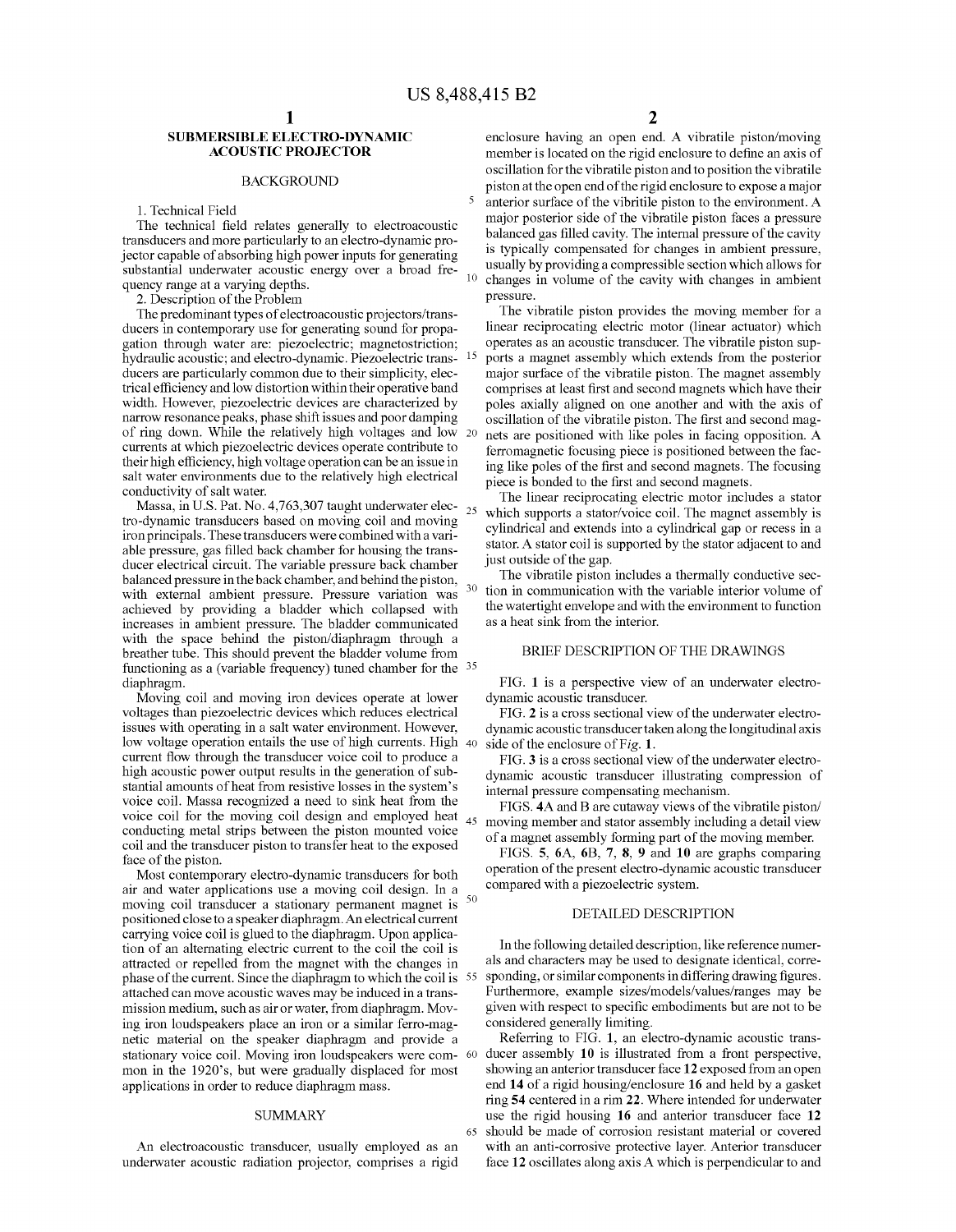centered on the anterior transducer face 12. The interior of rigid housing 16 is vented to the environment and a check valve 18 may be accessed to pre-pressure a closed, variable Volume, back chamber located inside the rigid housing (See FIGS. 2 and 3). Electrical connectors 20 are shown located on 5 rim 22 of rigid housing 16, but their location on the housing is discretionary. In one form rigid housing 16 is 19.25 inches long and has a diameter of 17.38 inches. The weight of the transducer assembly 10 is about 46 lbs. Its maximum root mean square power capacity is 2.5 kW and its peak power 10 output 4 kW. The intended frequency range is 5 to 250 Hz. However, the transducer system described here could be manufactured to produce sound efficiently up to the limit of the mass/frequency ratio in the moving system. The upper frequency limit may be pushed into the area of 10 KHz or 15 even somewhat higher. Referring to FIGS. 2 and 3, the electro-dynamic acoustic

transducer assembly 10 is shown in cross section. FIGS. 2 and 3 illustrate the relation of a vibratile piston 30 to the closed, variable volume backchamber 36. Vibratile piston 30 is posi- 20 tioned within the open end 14 to rigid housing 16 defined by rim 22. Vibratile piston30 has a limited travel in the directions indicated by double arrow "A" (axis of oscillation) into and out of the rigid housing 16 and closes the open end 14 of the housing.

Mounted within the interior of rigid housing 16 is a flexible wall 26 which divides the interior of rigid housing 16 into two parts, one (backchamber 36) watertight and the other (vented section 50) exposed to ambient pressure through vent 24. Flexible wall 26 is distended or displaced with increasing 30 pressure invented section 50 until air pressure in back cham ber 36 balances with ambient pressure. In this way vibratile piston 30 closes one end of back chamber 36 and is exposed along its posterior major surface 52 to back chamber 36. Pressure balancing assures that the vibratile piston 30 is not 35 displaced from its neutral position with changes in depth (or analogous changes in ambient pressure in an atmospheric system) so there is no change in system compliance with changes in ambient pressure. Back chamber 36 also provides a funed chamber for vibratile piston **30**. The frequency to 40 which the back chamber 36 is 'tuned' can be allowed to change with changes in ambient pressure or the back chamber 36 can be prepressurized (temporarily displacing vibratile piston 30 from its neutral position, through additions (or release) of gas through check valve 18. Prepressurization of 45 back chamber 36 allows selection of the volume of the back chamber 36 location of the transducer assembly 10 at a loca tion with a known ambient pressure, for example by submergence, and thus the resonant frequency can be selected within the limits of size of the back chamber 36. Careful selection of 50 this frequency should account for changes in the speed of sound at higher air/gas densities and pressures. This allows tuneability of the transducer mechanical QMS (mechanical damping) of the transducer system.

Attached to and extending outwardly from posterior major 55 surface 52 of vibratile piston 30 is a magnet assembly 40. Magnet assembly 40 extends into a gap 46 formed within a stator 28. Gap 46 is defined by an interior central pole 38 of a back plate 32, forming one side of the gap 46, and a spool 42 and front plate 34 which form a facing side of the gap 46. 60 Stator 28 comprises the spool 42, a stator coil 44 located on the spool 42, the back plate 32 and the front plate 34. Spool 42 may be held between the front plate 34 and the back plate 32 by suitable bolts 70, adhesives or other conventional methods. Bolts 70 made of ferromagnetic material would be useful 65 from the stand point of closing gaps in the stator magnetic circuit.

4

Vibratile piston 30, with its magnet assembly 40 and the associated stator 38, are Illustrated in greater detail as seen with reference to Figs.  $4A$  and  $4B$ . Vibratile piston  $28$  Is shaped as a disk suspended along its edge from a cylindrical rim 22 by a flexible gasket seal 54. Gasket seal 54 is flexible, comprises anterior and posterior sections and functions as a flexible rubber alignment spider to ensure that vibratile piston 30, or more particularly the magnet assembly 40 extending from the vibratile piston, tracks linearly in stator gap 46. A void may be present between the outer diameter of vibratile piston 30, rim 22 and the anterior and posterior sections of the gasket seal 54, which may be filled with a heat conducting oil. Vibratile piston 38 comprises three sections, an inner disk 56 which is generally made of a heat conducting aluminum alloy, an outer disk 58 surrounding the inner disk, the outer disk 58 being made of a carbon composite material and the magnet assembly 40. By having the disk like portion of vibratile piston 30 being formed in a two element construction heat sink capacity is maintained with reduced mass over a con struction where the entire disk was metal. Outer disk 58 is fabricated on inner disk 56 along a double bevel joint 60. The magnet assembly 40 extends outwardly from the posterior major surface 52.

25 terior major surface 52 and is generally cylindrical. This The magnet assembly 40 extends outwardly from the pos shape accommodates the ring shape in which neodymium magnets are commonly Supplied. (Alternative materials may be employed in the magnets, such as samarium cobalt). The magnet assembly 40 has four layers, a base layer 62 bonded to the inner disk 56. A forward or first ring magnet 64 bonded to the base layer 62. A ferromagnetic focus ring 66 (typically soft iron) bonded to the forward ring magnet 64. A second or rearward ring magnet 68 bonded to the ferromagnetic focus ring 66. The forward and rearward ring magnets 64, 68 are oriented to bring like poles into facing opposition through the ferromagnetic focus ring 66. Focus ring 66 is typically made of a soft iron material, and functions to focus the magnetic flux of the permanent magnets for increased performance and reduced distortion. Magnet assembly 40 can be analogized to the moving member of a linear reciprocating electric motor or linear actuator.

Stator 28 includes a spool 42 which supports and positions a stator coil 44. Spool 42 (typically nylon) is located between front plate 34 and back plate 32 and may be held in this position by bolts 70. Back plate 32 includes a hollow central pole 38 which extends forward (i.e. toward the vibratile pis ton 30) from the back plate inside the interior diameter of the spool 42. Central pole 38 includes a central opening 72 which allows free passage of air between the central portion of the posterior surface 52 and the back chamber 36. Front plate 32 and back plate 34 are fabricated from ferromagnetic material and may be constructed as a plurality of laminations to suppress the generation of eddy currents when the device is in use. Stator 28 is supported from interior walls of rigid housing 16 by plurality of struts 74. In the figure struts 74 are illus trated as extending between the back plate 32 and the interior wall of the rigid housing 16. Additional struts (not shown) may be used between the front plate 34 and the interior wall of the rigid housing 16. Struts 74 should be thermally con ductive to transfer heat from stator coil 44 through the front and back plates 34, 32 to rigid housing 16 which allows heat to be sunk to surrounding water from the housing.

Performance of an electro-dynamic acoustic transducer 10 is shown in a series of graphs marked FIGS. 5 through 10 including comparisons with a low frequency piezoelectric<br>device for underwater application. FIG. 5 illustrates output and phase against frequency. Output intensity levels are